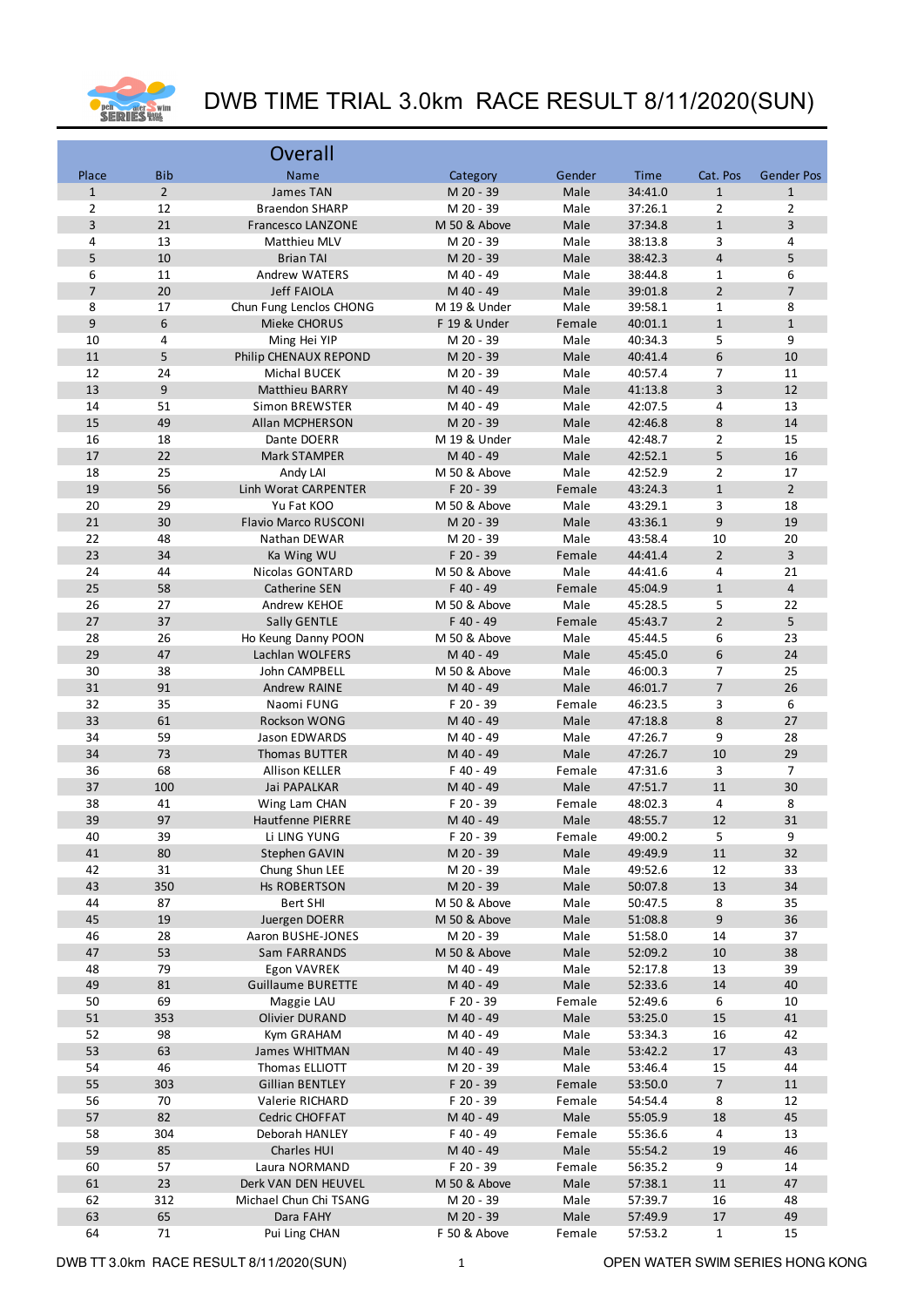

| 65             | 349            | <b>Emily RISNESS</b>         | F 20 - 39    | Female | 57:54.4    | 10             | 16 |
|----------------|----------------|------------------------------|--------------|--------|------------|----------------|----|
| 66             | 83             | Thomas SCHUETZ               | M 40 - 49    | Male   | 58:18.9    | 20             | 50 |
| 67             | 323            | <b>Henrik NAUJOKS</b>        | M 50 & Above | Male   | 58:39.2    | 12             | 51 |
| 68             | 72             | Joanna MAK                   | F 20 - 39    | Female | 58:39.7    | 11             | 17 |
| 69             | 301            | L LEE                        | M 50 & Above | Male   | 58:42.4    | 13             | 52 |
| 70             | 308            | Hoi LAM                      | M 50 & Above | Male   | 58:42.5    | 14             | 53 |
| 71             | 331            | Catherine LI                 | F 20 - 39    | Female | 59:05.0    | 12             | 18 |
| 72             | 84             | Sacha CHEONG                 | M 50 & Above | Male   | 59:26.1    | 15             | 54 |
| 73             | 327            | Janice LEE                   | F 20 - 39    | Female | 59:28.8    | 13             | 19 |
| 74             | 330            | <b>Judy BLAINE</b>           | F 50 & Above | Female | 59:46.7    | $\overline{2}$ | 20 |
| 75             | 319            | Makoto UENOMACHI             | M 40 - 49    | Male   | 1:01:08.9  | 21             | 55 |
| 76             | 335            | Jp GAL                       | M 50 & Above | Male   | 1:01:18.3  | 16             | 56 |
| 77             | 8              | Kam Tong LAM                 | M 50 & Above | Male   | 1:01:41.8  | 17             | 57 |
| 78             | 311            | Victor ABAD                  | M 40 - 49    | Male   | 1:01:42.9  | 22             | 58 |
| 79             | 93             | Will DALLING                 | M 40 - 49    | Male   | 1:01:53.2  | 23             | 59 |
| 80             | 78             | lan BROWNLEE                 | M 50 & Above | Male   | 1:02:43.9  | 18             | 60 |
| 81             | 99             | Robert MARTINEZ              | M 20 - 39    | Male   | 1:03:06.7  | 18             | 61 |
| 82             | 305            | <b>Bridget WATERS</b>        | F 20 - 39    | Female | 1:03:40.6  | 14             | 21 |
| 83             | 328            | <b>Josie LING</b>            | F 20 - 39    | Female | 1:03:44.7  | 15             | 22 |
| 84             | 310            | Ali GULSEN                   | M 20 - 39    | Male   | 1:03:54.9  | 19             | 62 |
| 85             | 334            | <b>Alison CROSBIE</b>        | F 40 - 49    | Female | 1:03:58.9  | 5              | 23 |
| 86             | 88             | Wan Ho YUEN                  | M 20 - 39    | Male   | 1:04:08.0  | 20             | 63 |
| 87             | 316            | <b>Bertrand CHUI</b>         | M 40 - 49    | Male   | 1:04:14.3  | 24             | 64 |
| 88             | 347            | Chloe THOMAS                 | F 40 - 49    | Female | 1:04:40.7  | 6              | 24 |
| 89             | 92             | Wing Kai WONG                | M 20 - 39    | Male   | 1:04:44.1  | 21             | 65 |
| 90             | 325            | Yves KLENK                   | M 40 - 49    | Male   | 1:04:48.1  | 25             | 66 |
| 91             | 342            | Victor Maximino Ybanez UMBAO | M 20 - 39    | Male   | 1:05:23.2  | 22             | 67 |
| 92             | 90             | Man Fai CHENG                | M 20 - 39    | Male   | 1:05:46.9  | 23             | 68 |
| 93             | 329            | <b>Begum DEMIRAL</b>         | F 40 - 49    | Female | 1:05:47.2  | $\overline{7}$ | 25 |
| 94             | 306            | Adeline CHAN                 | F 20 - 39    | Female | 1:05:51.6  | 16             | 26 |
| 95             | 324            | <b>Ben CHENG</b>             | M 40 - 49    | Male   | 1:06:13.8  | 26             | 69 |
| 96             | 339            | Dirk SCHRAVEN                | M 50 & Above | Male   | 1:06:54.9  | 19             | 70 |
| 97             | $\overline{7}$ | Servaas CHORUS               | M 40 - 49    | Male   | 1:07:04.1  | 27             | 71 |
| 98             | 307            | Wai Yin TSE                  | F 40 - 49    | Female | 1:07:30.8  | 8              | 27 |
| 99             | 89             | Kwok Kwong MOK               | M 50 & Above | Male   | 1:07:37.5  | 20             | 72 |
| 100            | 309            | Tak Kiu PUN                  | M 20 - 39    | Male   | 1:08:16.0  | 24             | 73 |
| 101            | 326            | Shuk Han WONG                | F 20 - 39    | Female | 1:09:09.2  | 17             | 28 |
| 102            | 314            | Wai Hung Eric CHAN           | M 40 - 49    | Male   | 1:09:31.9  | 28             | 74 |
| 103            | 341            | Wai Yin LEUNG                | M 50 & Above | Male   | 1:10:14.0  | 21             | 75 |
| 104            | 321            | Yvan CORNO                   | M 50 & Above | Male   | 1:10:53.6  | 22             | 76 |
| 105            | 332            | <b>Edwin CHEUNG</b>          | M 50 & Above | Male   | 1:14:03.4  | 23             | 77 |
| 106            | 338            | <b>Stephanie TRESCH</b>      | F 40 - 49    | Female | 1:14:29.0  | 9              | 29 |
| 107            | 318            | Cho Chuen CHENG              | M 40 - 49    | Male   | 1:14:41.7  | 29             | 78 |
| 108            | 302            | Hau Yi CHOI                  | F 20 - 39    | Female | 1:17:54.4  | 18             | 30 |
| 109            | 337            | Mavis LAI                    | F 40 - 49    | Female | 1:20:53.3  | 10             | 31 |
| 110            | 333            | Kwun Leung Vincent LEE       | M 20 - 39    | Male   | 1:29:14.3  | 25             | 79 |
| 111            | 343            | William WAN                  | M 50 & Above | Male   | 1:30:09.3  | 24             | 80 |
| $\overline{a}$ | 352            | <b>Tony WONG</b>             | M 50 & Above | Male   | <b>DNF</b> |                |    |
|                |                |                              |              |        |            |                |    |

|                |            | <b>Overall - Female</b> |              |        |             |
|----------------|------------|-------------------------|--------------|--------|-------------|
| Place          | <b>Bib</b> | <b>Name</b>             | Category     | Gender | <b>Time</b> |
|                | 6          | Mieke CHORUS            | F 19 & Under | Female | 40:01.1     |
| $\overline{2}$ | 56         | Linh Worat CARPENTER    | $F$ 20 - 39  | Female | 43:24.3     |
| 3              | 34         | Ka Wing WU              | $F$ 20 - 39  | Female | 44:41.4     |
| 4              | 58         | Catherine SEN           | $F$ 40 - 49  | Female | 45:04.9     |
| 5              | 37         | Sally GENTLE            | $F$ 40 - 49  | Female | 45:43.7     |
| 6              | 35         | Naomi FUNG              | $F$ 20 - 39  | Female | 46:23.5     |
| 7              | 68         | <b>Allison KELLER</b>   | $F$ 40 - 49  | Female | 47:31.6     |
| 8              | 41         | Wing Lam CHAN           | $F$ 20 - 39  | Female | 48:02.3     |
| 9              | 39         | Li LING YUNG            | $F$ 20 - 39  | Female | 49:00.2     |
| 10             | 69         | Maggie LAU              | $F$ 20 - 39  | Female | 52:49.6     |
| 11             | 303        | <b>Gillian BENTLEY</b>  | F 20 - 39    | Female | 53:50.0     |
| 12             | 70         | Valerie RICHARD         | $F$ 20 - 39  | Female | 54:54.4     |
| 13             | 304        | Deborah HANLEY          | $F$ 40 - 49  | Female | 55:36.6     |
| 14             | 57         | Laura NORMAND           | $F$ 20 - 39  | Female | 56:35.2     |
| 15             | 71         | Pui Ling CHAN           | F 50 & Above | Female | 57:53.2     |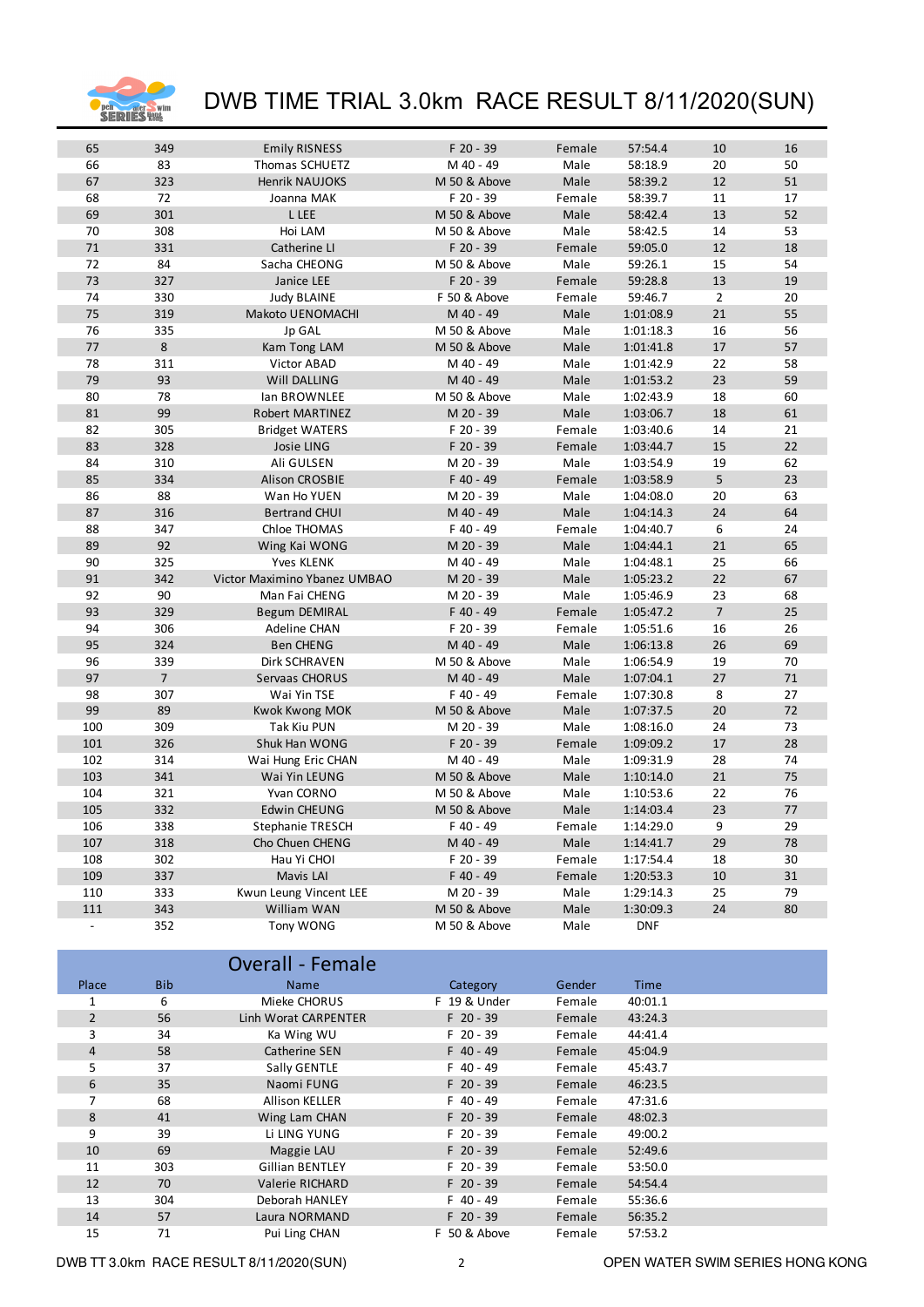

| 16 | 349 | <b>Emily RISNESS</b>  | $F$ 20 - 39  | Female | 57:54.4   |
|----|-----|-----------------------|--------------|--------|-----------|
| 17 | 72  | Joanna MAK            | $F$ 20 - 39  | Female | 58:39.7   |
| 18 | 331 | Catherine LI          | $F$ 20 - 39  | Female | 59:05.0   |
| 19 | 327 | Janice LEE            | $F$ 20 - 39  | Female | 59:28.8   |
| 20 | 330 | <b>Judy BLAINE</b>    | F 50 & Above | Female | 59:46.7   |
| 21 | 305 | <b>Bridget WATERS</b> | $F$ 20 - 39  | Female | 1:03:40.6 |
| 22 | 328 | Josie LING            | $F$ 20 - 39  | Female | 1:03:44.7 |
| 23 | 334 | <b>Alison CROSBIE</b> | F 40 - 49    | Female | 1:03:58.9 |
| 24 | 347 | Chloe THOMAS          | $F$ 40 - 49  | Female | 1:04:40.7 |
| 25 | 329 | <b>Begum DEMIRAL</b>  | $F$ 40 - 49  | Female | 1:05:47.2 |
| 26 | 306 | <b>Adeline CHAN</b>   | $F$ 20 - 39  | Female | 1:05:51.6 |
| 27 | 307 | Wai Yin TSE           | F 40 - 49    | Female | 1:07:30.8 |
| 28 | 326 | Shuk Han WONG         | $F$ 20 - 39  | Female | 1:09:09.2 |
| 29 | 338 | Stephanie TRESCH      | $F$ 40 - 49  | Female | 1:14:29.0 |
| 30 | 302 | Hau Yi CHOI           | $F$ 20 - 39  | Female | 1:17:54.4 |
| 31 | 337 | Mavis LAI             | $F$ 40 - 49  | Female | 1:20:53.3 |

|                |                | <b>Overall - Male</b>       |              |        |         |  |
|----------------|----------------|-----------------------------|--------------|--------|---------|--|
| Place          | <b>Bib</b>     | Name                        | Category     | Gender | Time    |  |
| $\mathbf 1$    | 2              | James TAN                   | M 20 - 39    | Male   | 34:41.0 |  |
| $\overline{2}$ | 12             | <b>Braendon SHARP</b>       | M 20 - 39    | Male   | 37:26.1 |  |
| 3              | 21             | Francesco LANZONE           | M 50 & Above | Male   | 37:34.8 |  |
| $\overline{4}$ | 13             | Matthieu MLV                | M 20 - 39    | Male   | 38:13.8 |  |
| 5              | 10             | <b>Brian TAI</b>            | M 20 - 39    | Male   | 38:42.3 |  |
| 6              | 11             | <b>Andrew WATERS</b>        | M 40 - 49    | Male   | 38:44.8 |  |
| $\overline{7}$ | 20             | <b>Jeff FAIOLA</b>          | M 40 - 49    | Male   | 39:01.8 |  |
| 8              | 17             | Chun Fung Lenclos CHONG     | M 19 & Under | Male   | 39:58.1 |  |
| 9              | $\overline{4}$ | Ming Hei YIP                | M 20 - 39    | Male   | 40:34.3 |  |
| 10             | 5              | Philip CHENAUX REPOND       | M 20 - 39    | Male   | 40:41.4 |  |
| 11             | 24             | Michal BUCEK                | M 20 - 39    | Male   | 40:57.4 |  |
| 12             | 9              | <b>Matthieu BARRY</b>       | M 40 - 49    | Male   | 41:13.8 |  |
| 13             | 51             | Simon BREWSTER              | M 40 - 49    | Male   | 42:07.5 |  |
| 14             | 49             | Allan MCPHERSON             | M 20 - 39    | Male   | 42:46.8 |  |
| 15             | 18             | Dante DOERR                 | M 19 & Under | Male   | 42:48.7 |  |
| 16             | 22             | Mark STAMPER                | M 40 - 49    | Male   | 42:52.1 |  |
| 17             | 25             | Andy LAI                    | M 50 & Above | Male   | 42:52.9 |  |
| 18             | 29             | Yu Fat KOO                  | M 50 & Above | Male   | 43:29.1 |  |
| 19             | 30             | <b>Flavio Marco RUSCONI</b> | M 20 - 39    | Male   | 43:36.1 |  |
| 20             | 48             | Nathan DEWAR                | M 20 - 39    | Male   | 43:58.4 |  |
| 21             | 44             | Nicolas GONTARD             | M 50 & Above | Male   | 44:41.6 |  |
| 22             | 27             | <b>Andrew KEHOE</b>         | M 50 & Above | Male   | 45:28.5 |  |
| 23             | 26             | Ho Keung Danny POON         | M 50 & Above | Male   | 45:44.5 |  |
| 24             | 47             | Lachlan WOLFERS             | M 40 - 49    | Male   | 45:45.0 |  |
| 25             | 38             | John CAMPBELL               | M 50 & Above | Male   | 46:00.3 |  |
| 26             | 91             | Andrew RAINE                | M 40 - 49    | Male   | 46:01.7 |  |
| 27             | 61             | Rockson WONG                | M 40 - 49    | Male   | 47:18.8 |  |
| 28             | 59             | Jason EDWARDS               | M 40 - 49    | Male   | 47:26.7 |  |
| 28             | 73             | Thomas BUTTER               | M 40 - 49    | Male   | 47:26.7 |  |
| 30             | 100            | Jai PAPALKAR                | M 40 - 49    | Male   | 47:51.7 |  |
| 31             | 97             | Hautfenne PIERRE            | M 40 - 49    | Male   | 48:55.7 |  |
| 32             | 80             | Stephen GAVIN               | M 20 - 39    | Male   | 49:49.9 |  |
| 33             | 31             | Chung Shun LEE              | M 20 - 39    | Male   | 49:52.6 |  |
| 34             | 350            | <b>Hs ROBERTSON</b>         | M 20 - 39    | Male   | 50:07.8 |  |
| 35             | 87             | <b>Bert SHI</b>             | M 50 & Above | Male   | 50:47.5 |  |
| 36             | 19             | Juergen DOERR               | M 50 & Above | Male   | 51:08.8 |  |
| 37             | 28             | Aaron BUSHE-JONES           | M 20 - 39    | Male   | 51:58.0 |  |
| 38             | 53             | Sam FARRANDS                | M 50 & Above | Male   | 52:09.2 |  |
| 39             | 79             | Egon VAVREK                 | M 40 - 49    | Male   | 52:17.8 |  |
| 40             | 81             | <b>Guillaume BURETTE</b>    | M 40 - 49    | Male   | 52:33.6 |  |
| 41             | 353            | Olivier DURAND              | M 40 - 49    | Male   | 53:25.0 |  |
| 42             | 98             | Kym GRAHAM                  | M 40 - 49    | Male   | 53:34.3 |  |
| 43             | 63             | James WHITMAN               | M 40 - 49    | Male   | 53:42.2 |  |
| 44             | 46             | Thomas ELLIOTT              | M 20 - 39    | Male   | 53:46.4 |  |
| 45             | 82             | Cedric CHOFFAT              | M 40 - 49    | Male   | 55:05.9 |  |
| 46             | 85             | Charles HUI                 | M 40 - 49    | Male   | 55:54.2 |  |
|                |                |                             |              |        |         |  |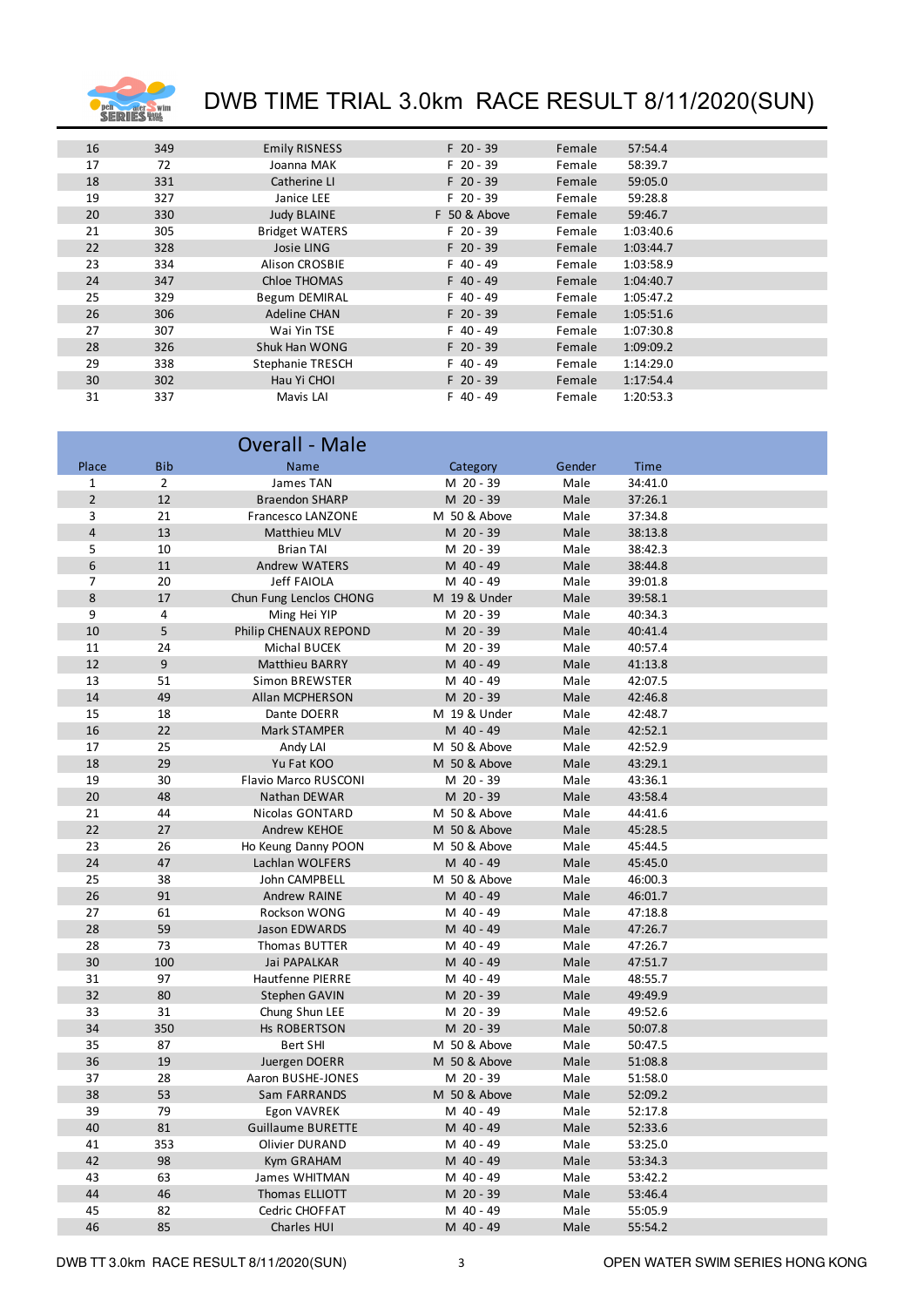

| 47 | 23  | Derk VAN DEN HEUVEL          | M 50 & Above | Male | 57:38.1    |  |
|----|-----|------------------------------|--------------|------|------------|--|
| 48 | 312 | Michael Chun Chi TSANG       | M 20 - 39    | Male | 57:39.7    |  |
| 49 | 65  | Dara FAHY                    | M 20 - 39    | Male | 57:49.9    |  |
| 50 | 83  | Thomas SCHUETZ               | M 40 - 49    | Male | 58:18.9    |  |
| 51 | 323 | <b>Henrik NAUJOKS</b>        | M 50 & Above | Male | 58:39.2    |  |
| 52 | 301 | L LEE                        | M 50 & Above | Male | 58:42.4    |  |
| 53 | 308 | Hoi LAM                      | M 50 & Above | Male | 58:42.5    |  |
| 54 | 84  | Sacha CHEONG                 | M 50 & Above | Male | 59:26.1    |  |
| 55 | 319 | Makoto UENOMACHI             | M 40 - 49    | Male | 1:01:08.9  |  |
| 56 | 335 | Jp GAL                       | M 50 & Above | Male | 1:01:18.3  |  |
| 57 | 8   | Kam Tong LAM                 | M 50 & Above | Male | 1:01:41.8  |  |
| 58 | 311 | <b>Victor ABAD</b>           | M 40 - 49    | Male | 1:01:42.9  |  |
| 59 | 93  | Will DALLING                 | M 40 - 49    | Male | 1:01:53.2  |  |
| 60 | 78  | <b>Ian BROWNLEE</b>          | M 50 & Above | Male | 1:02:43.9  |  |
| 61 | 99  | Robert MARTINEZ              | M 20 - 39    | Male | 1:03:06.7  |  |
| 62 | 310 | Ali GULSEN                   | M 20 - 39    | Male | 1:03:54.9  |  |
| 63 | 88  | Wan Ho YUEN                  | M 20 - 39    | Male | 1:04:08.0  |  |
| 64 | 316 | <b>Bertrand CHUI</b>         | M 40 - 49    | Male | 1:04:14.3  |  |
| 65 | 92  | Wing Kai WONG                | M 20 - 39    | Male | 1:04:44.1  |  |
| 66 | 325 | <b>Yves KLENK</b>            | M 40 - 49    | Male | 1:04:48.1  |  |
| 67 | 342 | Victor Maximino Ybanez UMBAO | M 20 - 39    | Male | 1:05:23.2  |  |
| 68 | 90  | Man Fai CHENG                | M 20 - 39    | Male | 1:05:46.9  |  |
| 69 | 324 | <b>Ben CHENG</b>             | M 40 - 49    | Male | 1:06:13.8  |  |
| 70 | 339 | <b>Dirk SCHRAVEN</b>         | M 50 & Above | Male | 1:06:54.9  |  |
| 71 | 7   | Servaas CHORUS               | M 40 - 49    | Male | 1:07:04.1  |  |
| 72 | 89  | Kwok Kwong MOK               | M 50 & Above | Male | 1:07:37.5  |  |
| 73 | 309 | <b>Tak Kiu PUN</b>           | M 20 - 39    | Male | 1:08:16.0  |  |
| 74 | 314 | Wai Hung Eric CHAN           | M 40 - 49    | Male | 1:09:31.9  |  |
| 75 | 341 | Wai Yin LEUNG                | M 50 & Above | Male | 1:10:14.0  |  |
| 76 | 321 | Yvan CORNO                   | M 50 & Above | Male | 1:10:53.6  |  |
| 77 | 332 | <b>Edwin CHEUNG</b>          | M 50 & Above | Male | 1:14:03.4  |  |
| 78 | 318 | Cho Chuen CHENG              | M 40 - 49    | Male | 1:14:41.7  |  |
| 79 | 333 | Kwun Leung Vincent LEE       | M 20 - 39    | Male | 1:29:14.3  |  |
| 80 | 343 | William WAN                  | M 50 & Above | Male | 1:30:09.3  |  |
|    | 352 | Tony WONG                    | M 50 & Above | Male | <b>DNF</b> |  |
|    |     |                              |              |      |            |  |

|       |     | F 19 & Under |              |        |         |
|-------|-----|--------------|--------------|--------|---------|
| Place | Bib | <b>Name</b>  | Category     | Gender | Time    |
|       |     | Mieke CHORUS | F 19 & Under | Female | 40:01.1 |

|                |            | $F$ 20 - 39            |           |        |             |
|----------------|------------|------------------------|-----------|--------|-------------|
| Place          | <b>Bib</b> | <b>Name</b>            | Category  | Gender | <b>Time</b> |
| 1              | 56         | Linh Worat CARPENTER   | F 20 - 39 | Female | 43:24.3     |
| $\overline{2}$ | 34         | Ka Wing WU             | F 20 - 39 | Female | 44:41.4     |
| 3              | 35         | Naomi FUNG             | F 20 - 39 | Female | 46:23.5     |
| $\overline{4}$ | 41         | Wing Lam CHAN          | F 20 - 39 | Female | 48:02.3     |
| 5              | 39         | Li LING YUNG           | F 20 - 39 | Female | 49:00.2     |
| 6              | 69         | Maggie LAU             | F 20 - 39 | Female | 52:49.6     |
| 7              | 303        | <b>Gillian BENTLEY</b> | F 20 - 39 | Female | 53:50.0     |
| 8              | 70         | Valerie RICHARD        | F 20 - 39 | Female | 54:54.4     |
| 9              | 57         | Laura NORMAND          | F 20 - 39 | Female | 56:35.2     |
| 10             | 349        | <b>Emily RISNESS</b>   | F 20 - 39 | Female | 57:54.4     |
| 11             | 72         | Joanna MAK             | F 20 - 39 | Female | 58:39.7     |
| 12             | 331        | Catherine LI           | F 20 - 39 | Female | 59:05.0     |
| 13             | 327        | Janice LEE             | F 20 - 39 | Female | 59:28.8     |
| 14             | 305        | <b>Bridget WATERS</b>  | F 20 - 39 | Female | 1:03:40.6   |
| 15             | 328        | Josie LING             | F 20 - 39 | Female | 1:03:44.7   |
| 16             | 306        | Adeline CHAN           | F 20 - 39 | Female | 1:05:51.6   |
| 17             | 326        | Shuk Han WONG          | F 20 - 39 | Female | 1:09:09.2   |
| 18             | 302        | Hau Yi CHOI            | F 20 - 39 | Female | 1:17:54.4   |

F 40 - 49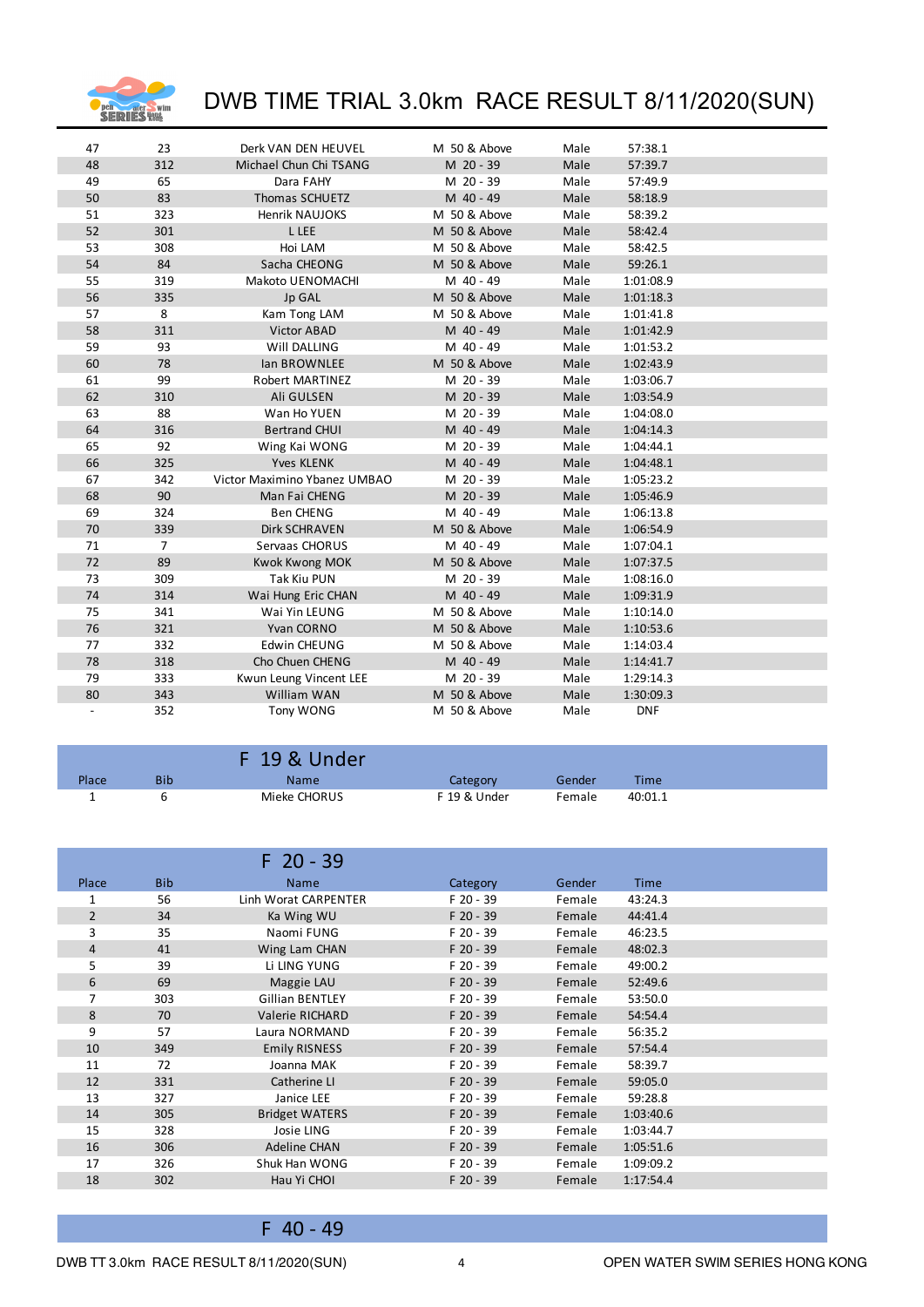

| Place | <b>Bib</b> | <b>Name</b>             | Category    | Gender | <b>Time</b> |  |
|-------|------------|-------------------------|-------------|--------|-------------|--|
|       | 58         | Catherine SEN           | $F$ 40 - 49 | Female | 45:04.9     |  |
|       | 37         | Sally GENTLE            | F 40 - 49   | Female | 45:43.7     |  |
| 3     | 68         | <b>Allison KELLER</b>   | $F$ 40 - 49 | Female | 47:31.6     |  |
| 4     | 304        | Deborah HANLEY          | F 40 - 49   | Female | 55:36.6     |  |
| 5     | 334        | <b>Alison CROSBIE</b>   | $F$ 40 - 49 | Female | 1:03:58.9   |  |
| 6     | 347        | Chloe THOMAS            | F 40 - 49   | Female | 1:04:40.7   |  |
| 7     | 329        | Begum DEMIRAL           | $F$ 40 - 49 | Female | 1:05:47.2   |  |
| 8     | 307        | Wai Yin TSE             | F 40 - 49   | Female | 1:07:30.8   |  |
| 9     | 338        | <b>Stephanie TRESCH</b> | $F$ 40 - 49 | Female | 1:14:29.0   |  |
| 10    | 337        | Mavis LAI               | F 40 - 49   | Female | 1:20:53.3   |  |

|       |            | F 50 & Above       |              |        |         |
|-------|------------|--------------------|--------------|--------|---------|
| Place | <b>Bib</b> | <b>Name</b>        | Category     | Gender | Time    |
|       | 71         | Pui Ling CHAN      | F 50 & Above | Female | 57:53.2 |
|       | 330        | <b>Judy BLAINE</b> | F 50 & Above | Female | 59:46.7 |

|       |     | M 19 & Under            |              |        |         |
|-------|-----|-------------------------|--------------|--------|---------|
| Place | Bib | Name                    | Category     | Gender | Time    |
|       | 17  | Chun Fung Lenclos CHONG | M 19 & Under | Male   | 39:58.1 |
|       | 18  | Dante DOERR             | M 19 & Under | Male   | 42:48.7 |
|       |     |                         |              |        |         |

|                |            | M 20 - 39                    |           |        |             |  |
|----------------|------------|------------------------------|-----------|--------|-------------|--|
| Place          | <b>Bib</b> | <b>Name</b>                  | Category  | Gender | <b>Time</b> |  |
| 1              | 2          | James TAN                    | M 20 - 39 | Male   | 34:41.0     |  |
| $\overline{2}$ | 12         | <b>Braendon SHARP</b>        | M 20 - 39 | Male   | 37:26.1     |  |
| 3              | 13         | Matthieu MLV                 | M 20 - 39 | Male   | 38:13.8     |  |
| 4              | 10         | <b>Brian TAI</b>             | M 20 - 39 | Male   | 38:42.3     |  |
| 5              | 4          | Ming Hei YIP                 | M 20 - 39 | Male   | 40:34.3     |  |
| 6              | 5          | Philip CHENAUX REPOND        | M 20 - 39 | Male   | 40:41.4     |  |
| 7              | 24         | <b>Michal BUCEK</b>          | M 20 - 39 | Male   | 40:57.4     |  |
| 8              | 49         | <b>Allan MCPHERSON</b>       | M 20 - 39 | Male   | 42:46.8     |  |
| 9              | 30         | <b>Flavio Marco RUSCONI</b>  | M 20 - 39 | Male   | 43:36.1     |  |
| 10             | 48         | Nathan DEWAR                 | M 20 - 39 | Male   | 43:58.4     |  |
| 11             | 80         | Stephen GAVIN                | M 20 - 39 | Male   | 49:49.9     |  |
| 12             | 31         | Chung Shun LEE               | M 20 - 39 | Male   | 49:52.6     |  |
| 13             | 350        | <b>Hs ROBERTSON</b>          | M 20 - 39 | Male   | 50:07.8     |  |
| 14             | 28         | Aaron BUSHE-JONES            | M 20 - 39 | Male   | 51:58.0     |  |
| 15             | 46         | <b>Thomas ELLIOTT</b>        | M 20 - 39 | Male   | 53:46.4     |  |
| 16             | 312        | Michael Chun Chi TSANG       | M 20 - 39 | Male   | 57:39.7     |  |
| 17             | 65         | Dara FAHY                    | M 20 - 39 | Male   | 57:49.9     |  |
| 18             | 99         | <b>Robert MARTINEZ</b>       | M 20 - 39 | Male   | 1:03:06.7   |  |
| 19             | 310        | Ali GULSEN                   | M 20 - 39 | Male   | 1:03:54.9   |  |
| 20             | 88         | Wan Ho YUEN                  | M 20 - 39 | Male   | 1:04:08.0   |  |
| 21             | 92         | Wing Kai WONG                | M 20 - 39 | Male   | 1:04:44.1   |  |
| 22             | 342        | Victor Maximino Ybanez UMBAO | M 20 - 39 | Male   | 1:05:23.2   |  |
| 23             | 90         | Man Fai CHENG                | M 20 - 39 | Male   | 1:05:46.9   |  |
| 24             | 309        | <b>Tak Kiu PUN</b>           | M 20 - 39 | Male   | 1:08:16.0   |  |
| 25             | 333        | Kwun Leung Vincent LEE       | M 20 - 39 | Male   | 1:29:14.3   |  |

|       |            | $40 - 49$<br>м        |           |        |             |
|-------|------------|-----------------------|-----------|--------|-------------|
| Place | <b>Bib</b> | <b>Name</b>           | Category  | Gender | <b>Time</b> |
|       | 11         | Andrew WATERS         | M 40 - 49 | Male   | 38:44.8     |
|       | 20         | <b>Jeff FAIOLA</b>    | M 40 - 49 | Male   | 39:01.8     |
| 3     | 9          | <b>Matthieu BARRY</b> | M 40 - 49 | Male   | 41:13.8     |
| 4     | 51         | Simon BREWSTER        | M 40 - 49 | Male   | 42:07.5     |
| 5     | 22         | <b>Mark STAMPER</b>   | M 40 - 49 | Male   | 42:52.1     |
| 6     | 47         | Lachlan WOLFERS       | M 40 - 49 | Male   | 45:45.0     |
|       | 91         | Andrew RAINE          | M 40 - 49 | Male   | 46:01.7     |
| 8     | 61         | Rockson WONG          | M 40 - 49 | Male   | 47:18.8     |
| 9     | 59         | Jason EDWARDS         | M 40 - 49 | Male   | 47:26.7     |
| 9     | 73         | <b>Thomas BUTTER</b>  | M 40 - 49 | Male   | 47:26.7     |